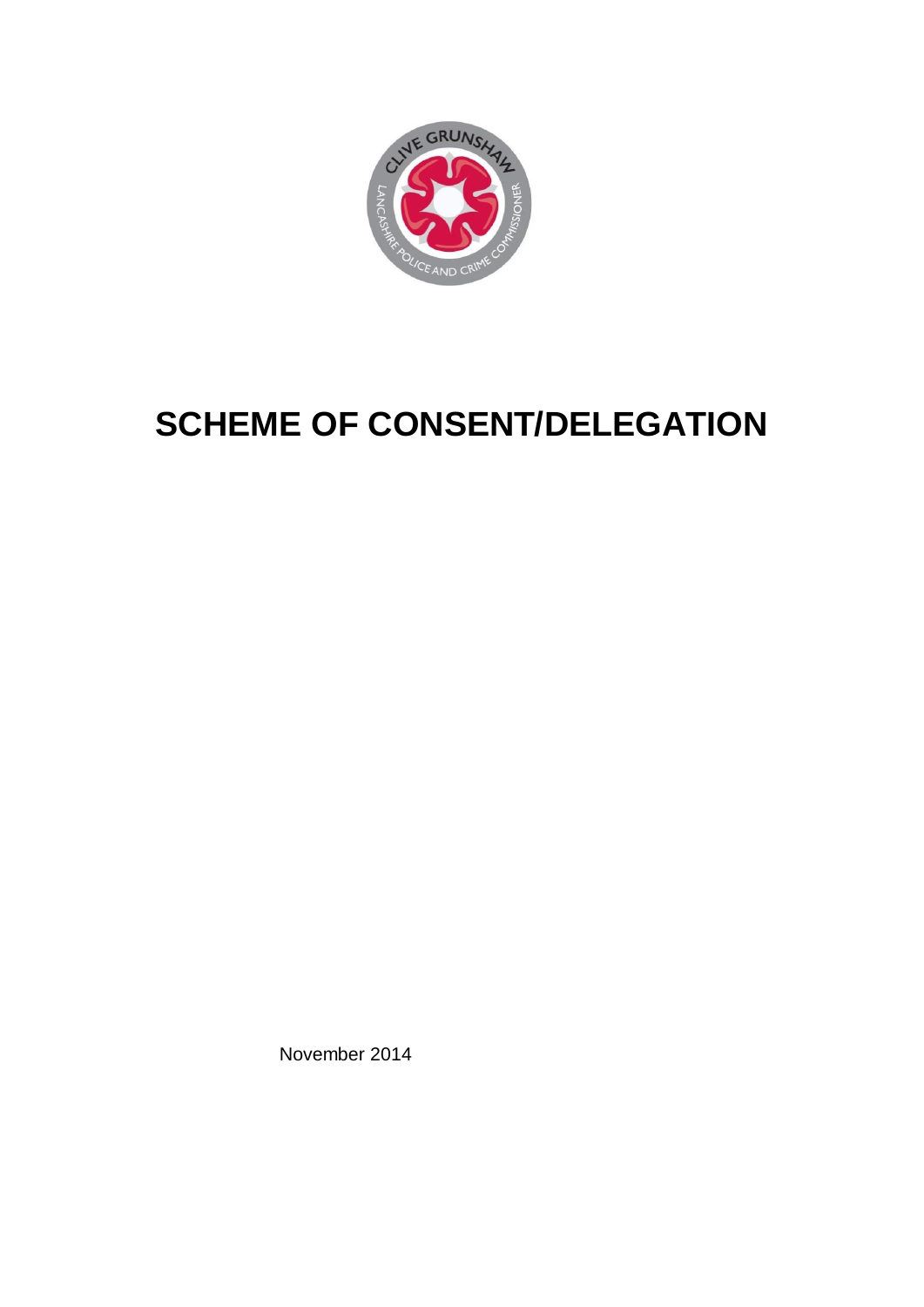# **Contents**

- 1 Introduction
- 2 Key roles of the Police and Crime Commissioner for Lancashire
- 3 General principles of consent/delegation
- 4 Matters which are not consented to the Chief Constable and remain for decision by the Commissioner
- 5 Statutory functions and functions consented to the Chief Constable
- 6 Functions delegated to the Chief Executive of the Police and Crime Commissioner
- 7 Functions delegated to the Chief Finance Officer of the Police and Crime Commissioner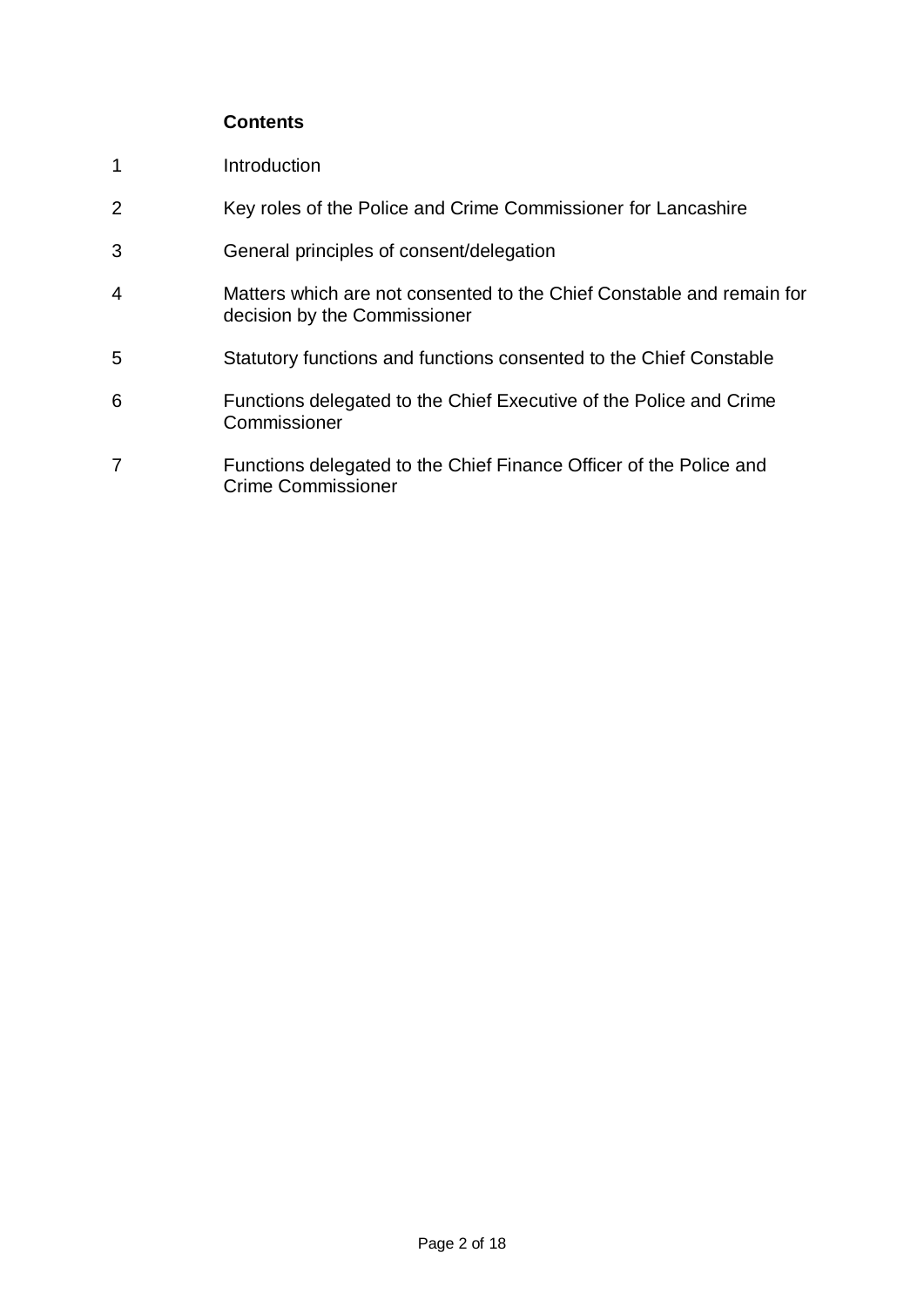## **OFFICE OF THE POLICE AND CRIME COMMISSIONER FOR LANCASHIRE**

## **SCHEME OF CONSENT/DELEGATION**

#### **1. INTRODUCTION**

- 1.1. The Financial Management Code of Practice for Police Forces (FMCP), published by the Home Office, sets out the purpose and content of a Scheme of Governance. This scheme of Consent/ Delegation is an integral part of the Scheme of Governance.
- 1.2. This Scheme:
	- 1.2.1. sets out how the Chief Constable will assist in the exercise of the Commissioner's functions;
	- 1.2.2. sets out how the Chief Constable will exercise his power to carry out his own functions;
	- 1.2.3. sets out how the Commissioner will delegate to his own staff;
	- 1.2.4. sets out how the Commissioner expects the policing budget to be applied in meeting the requirements of the Police and Crime Plan;
	- 1.2.5. sets out how the Commissioner will hold the Chief Constable to account for day to day budget management.
- 1.3. This Scheme also details the key roles of the Commissioner, and those functions which he delegates to the Chief Executive, the Commissioner's Chief Finance Officer, and those he consents to the Chief Constable.
- 1.4. This Scheme should be read alongside the Financial Regulations and Code of Corporate Governance. The Code of Corporate Governance details the key roles of the Commissioner and Chief Constable. It also describes the arrangements and controls to ensure good governance in the two corporations sole. The key financial roles of the Chief Executive and the Chief Finance Officers are set out in the Financial Regulations.
- 1.5. This Scheme provides a framework to ensure that business is carried out efficiently and that decisions are not unnecessarily delayed.
- 1.6. Powers are given to the Commissioner and Chief Constable by legislation, orders, rules, regulations and national conditions of employment.
- 1.7. This Scheme does not identify all the statutory duties which are contained in specific laws and regulations, nor does it attempt to list all matters which form part of everyday management responsibilities.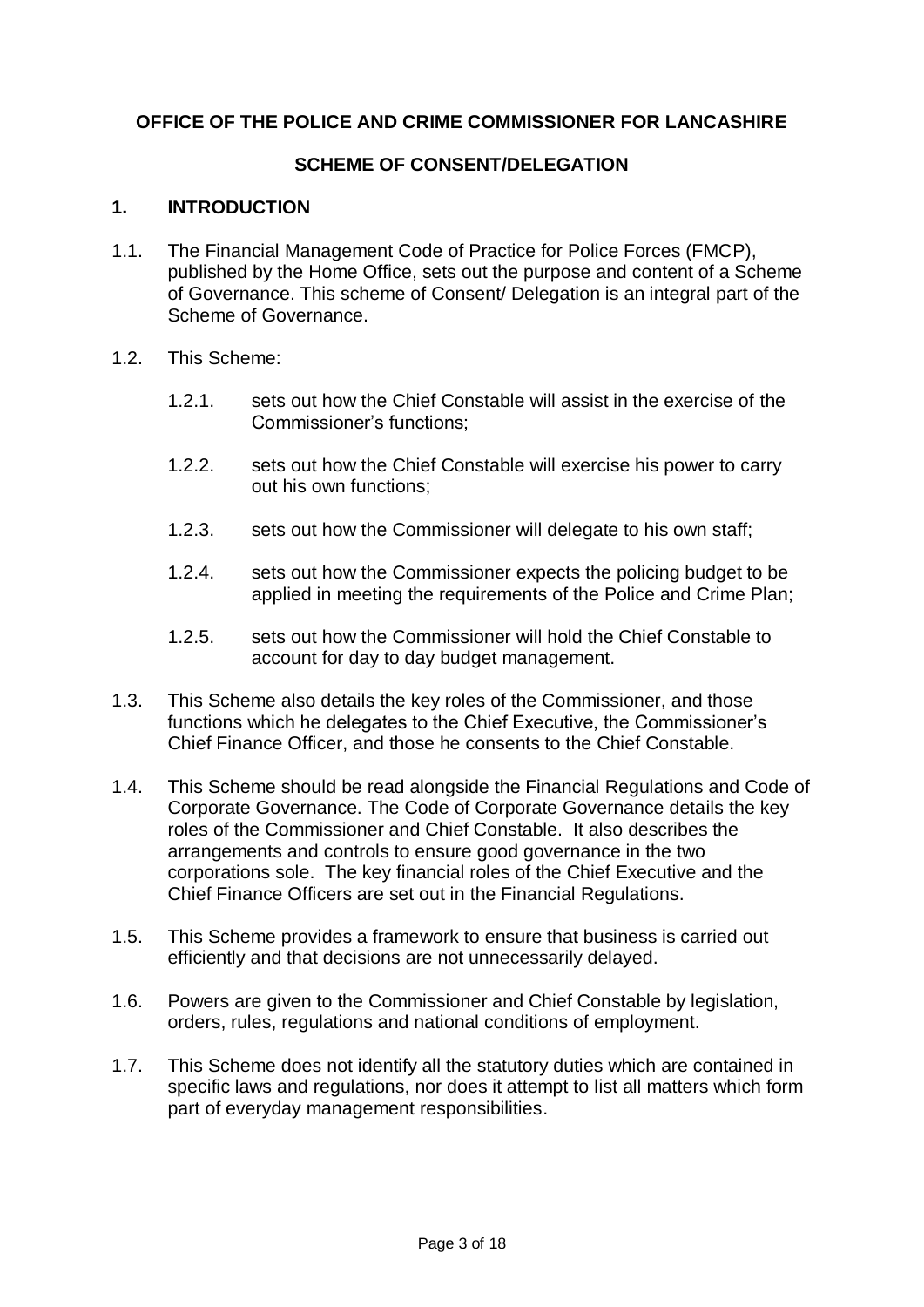# **2. KEY ROLES OF THE POLICE AND CRIME COMMISSIONER**

- 2.1. The Police Reform and Social Responsibility Act 2011 ("the Act") provided for a directly elected Police and Crime Commissioner for Lancashire who is supported by the Office of the Police and Crime Commissioner (OPCC).
- 2.2. The key legal powers and duties of the Commissioner are set out in the Policing Protocol Order 2011 and the Act.
- 2.3. The Commissioner has overall responsibility for the financial administration of his Office and the Constabulary, including any borrowing decisions. This Scheme and the Financial Regulations detail the respective financial roles and responsibilities of the Commissioner and the Chief Constable.
- 2.4. The Commissioner will receive all income including Government grant, precept (Council Tax income), and other sources of income, related to policing and crime reduction. All funding for the Constabulary will be allocated to it by the Commissioner, whilst having regard to their statutory responsibilities for the totality of policing in Lancashire, the Police and Crime Plan and the Strategic Policing Requirement. How this money is allocated (and how and what it is to be spent on) is for the Commissioner to decide, after consultation with the Chief Constable, or in accordance with any specific grant terms. Further, the Commissioner may set authorisation levels, whereupon the Chief Constable must obtain the approval of the Commissioner when those authorisation levels are to be exceeded.
- 2.5. The Commissioner and the Chief Constable must have regard to the Strategic Policing Requirement and Police and Crime Plan when exercising and planning their policing functions in respect of Lancashire Constabulary responsibilities.
- 2.6. The Lancashire Police and Crime Panel will scrutinise the Commissioner's exercise of his statutory functions. The Panel comprises 20 members, 18 of whom represent the fifteen local authorities in the Lancashire Constabulary area and two independent co-opted members. The Panel has a check and balance role solely in relation to the Commissioner, not the Chief Constable.

# **3. DELEGATION**

- 3.1. The Commissioner may not arrange for any constable or any person employed by the Chief Constable to exercise any of the Commissioner's functions. Under this Scheme, there is no formal delegation of any function from the Commissioner to any constable or member of police staff. Where this Scheme refers to a delegation that is a reference to a delegation of a function or power by the Commissioner to a member of his own staff.
- 3.2. Officers and staff of the Chief Constable may assist the Commissioner to exercise their functions. Indeed the Chief Constable is under a statutory duty to 'exercise the power of direction and control in such a way as is reasonable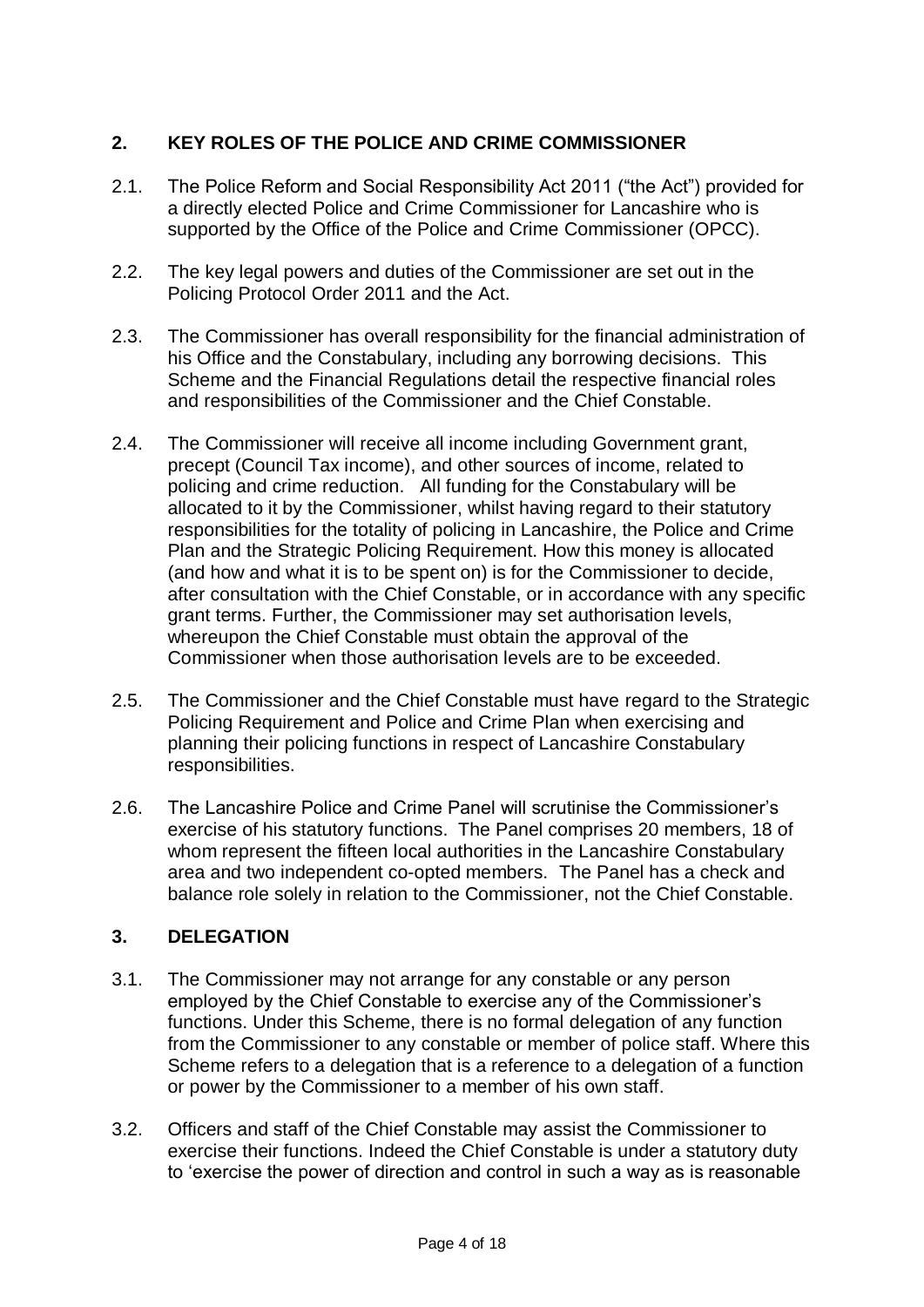to give that assistance'. The Scheme sets out some of the ways in which that assistance will be given. For the avoidance of doubt these are not delegations from the Commissioner.

## **4. GENERAL PRINCIPLES OF DELEGATION**

- 4.1. The powers given to the officers referred to in this Scheme should be exercised in line with the Commissioner's delegation or consent, (as the case may be) the law, statutory and regulatory requirements, relevant professional guidance and advice, Financial Regulations and Standing Orders relating to Contracts, and also approved policies, procedures, plans, strategies and budgets.
- 4.2. This Scheme provides sufficient conferment of delegation to officers to ensure that decisions are not unnecessarily delayed, whilst ensuring that individuals are properly protected from the risks associated with being the individual held to account.
- 4.3. The Commissioner may, at any time, require that a specific matter is referred to him for a decision and not dealt with under powers of delegation.
- 4.4. The Commissioner may limit the powers which are delegated and/or remove delegation at any time.
- 4.5. This Scheme allows any person to whom a power has been delegated, to authorise a relevant member of staff to carry out that function, so long as this is not prohibited by statute, regulation or statutory guidance nor is it specifically prohibited by the Commissioner. Any such authorisation does not relieve the person who has the delegated power from due responsibility for any decision taken by a person they have authorised to act on their behalf. Where a matter is consented to the Chief Constable, the Chief Constable may arrange for any of their officers or staff to undertake the consented function on their behalf via a Constabulary Scheme of Delegation. Prior to the Chief Constable approving (or amending) any such Scheme of Delegation, the Commissioner's view thereon will be sought.
- 4.6. Giving delegation to staff under this Scheme does not prevent an officer from referring the matter to the Commissioner for a decision if the member of staff thinks this is appropriate (for example, because of sensitive issues or any matter which may have a significant financial or reputational implication).
- 4.7. All decisions officers make under powers delegated to them by the Commissioner must be recorded in a timely and accurate manner to form an audit trail which is available for inspection.
- 4.8. The Commissioner is responsible for ensuring that the provisions and obligations of this Scheme are properly drawn to the attention of all the Commissioner's staff. The Chief Constable is responsible for making sure that the provisions and obligations of this Scheme are properly drawn to the attention of all officers and staff under his responsibility or employment.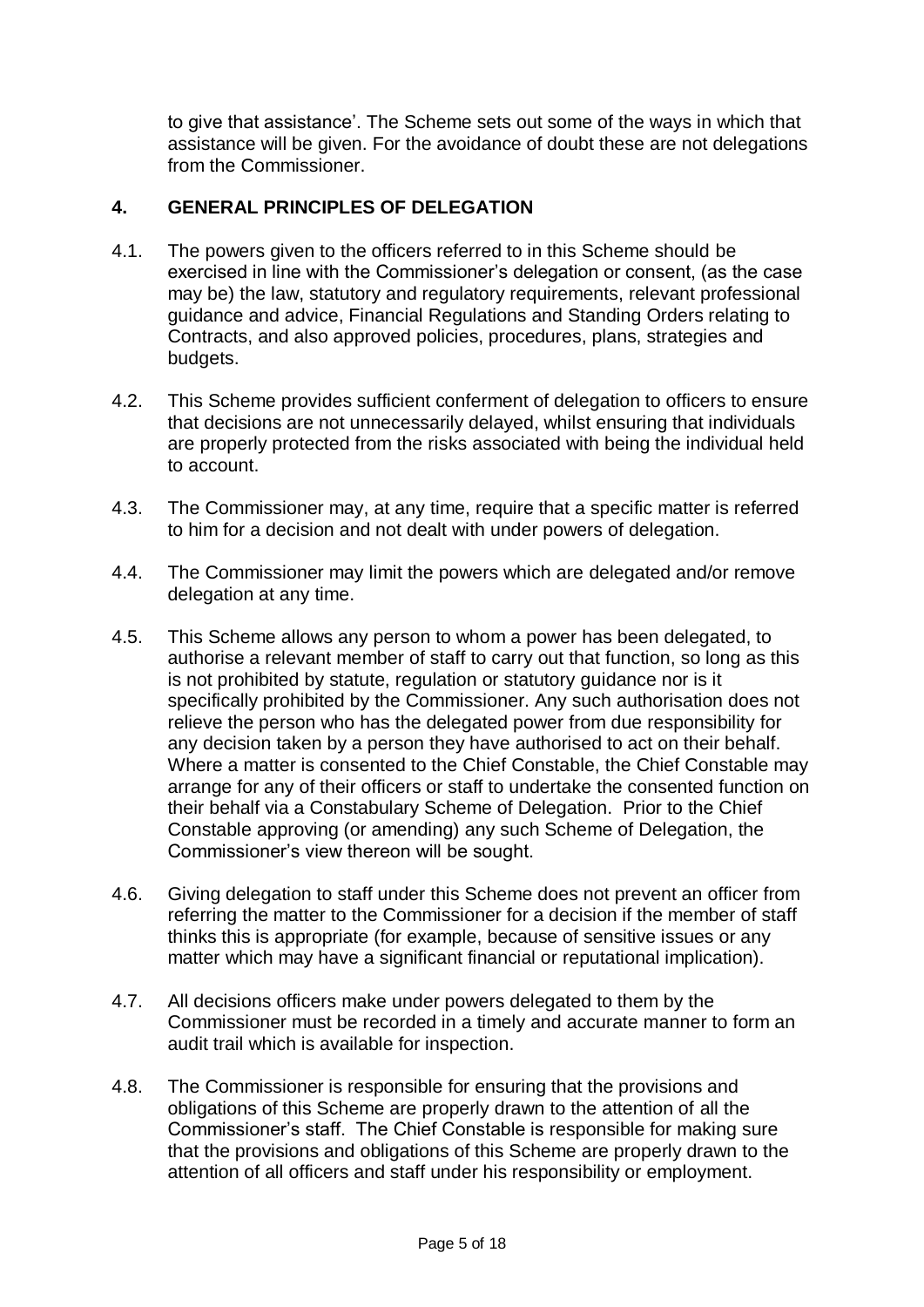- 4.9. Notwithstanding any specific requirements in this Scheme, the Commissioner shall be consulted in relation to any projects/areas of work which may have a significant impact on the community of Lancashire.
- 4.10. The person appointed as the Chief Executive (who will also be the Monitoring Officer) and the Chief Finance Officer ("section 151 officer") have statutory powers and duties relating to their positions, and therefore do not rely on a specific delegation to carry out those powers. Similar considerations apply to the Chief Finance Officer of the Constabulary (Director of Resources).
- 4.11. When carrying out any functions, the Commissioner and his staff must have regard to:
	- 4.11.1. The views of people in Lancashire, obtained through consultation
	- 4.11.2. Any report or recommendation made by the Police and Crime Panel on the annual report for the previous year
	- 4.11.3. The Police and Crime Plan and any guidance issued by the Secretary of State.

(This list is a summary and is not exhaustive.)

- 4.12. The Act provides that the following functions remain the responsibility of the Commissioner and cannot be delegated:
	- 4.12.1. Issuing the Police and Crime Plan.
	- 4.12.2. The appointment or suspension of the Chief Constable or calling upon the Chief Constable to retire or resign.
	- 4.12.3. Calculating a budget requirement.
- 4.13. The Commissioner may delegate the following functions to the Deputy Police and Crime Commissioner (if appointed) but not to any other member of staff:
	- 4.13.1. Determining objectives in the Police and Crime Plan.
	- 4.13.2. Attendance at the Police and Crime Panel when specifically requested.
	- 4.13.3. Preparing the annual report to the Police and Crime Panel.
- 4.14. The Commissioner's governance framework, including this Scheme, will be reviewed annually or at any other time the Commissioner considers it to be appropriate.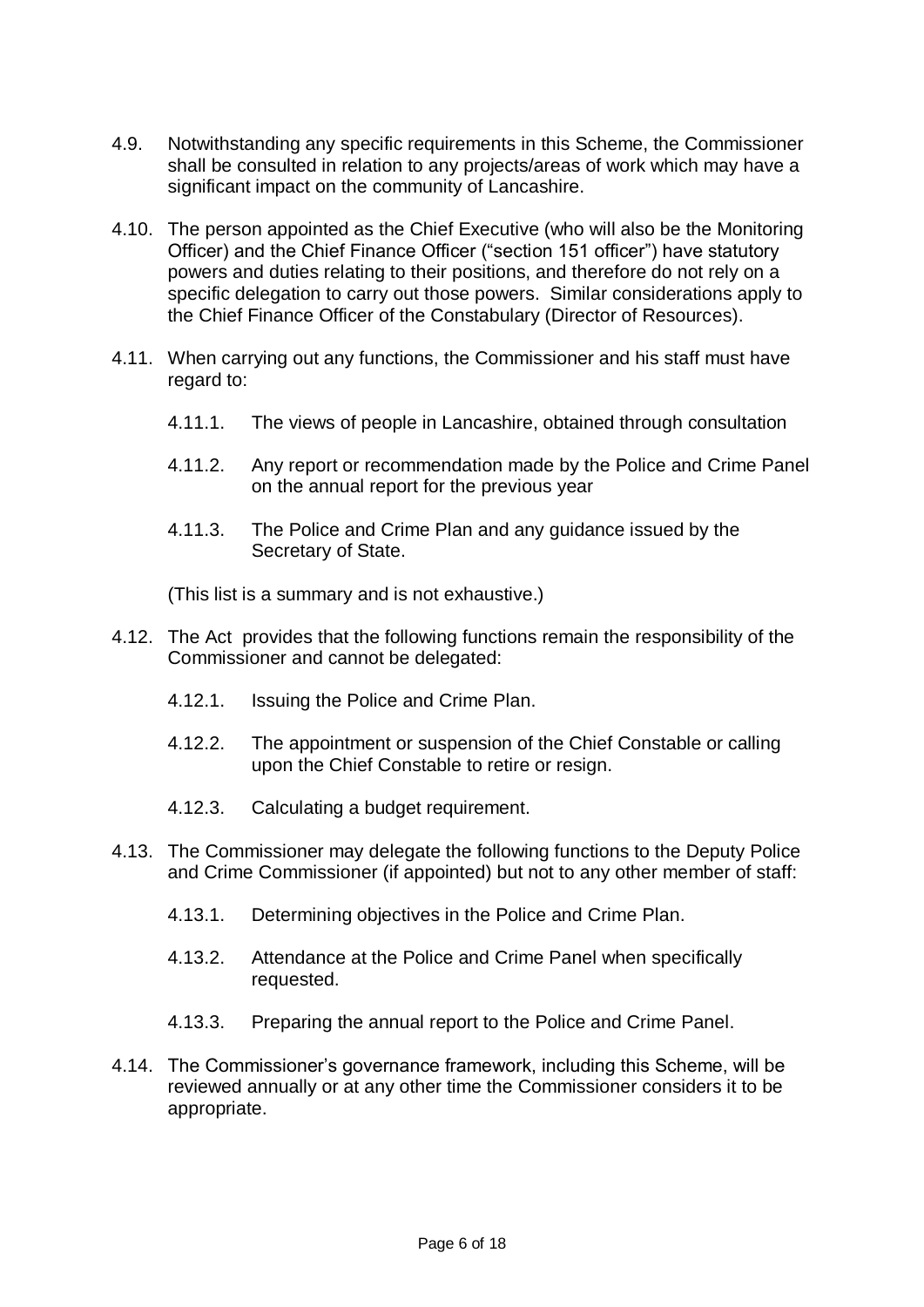# **5. CONSENT**

- 5.1. The Chief Constable can carry out functions in their own right. In addition to the broad functions of keeping the peace and enforcing the law, the Chief Constable also has the power 'to do anything which is calculated to facilitate, or is conducive or incidental to, the exercise of [their] functions'.
- 5.2. There are certain statutory restrictions on the Chief Constable's power to exercise certain functions in their own right. The Chief Constable may not acquire or dispose of land (which includes buildings thereon), and needs the consent of the Commissioner to enter into contracts (other than contracts of employment) and to acquire or dispose of property. The consents granted to the Chief Constable, by the Commissioner, are set out below at section 6 below. For the avoidance of doubt this is not a delegation from the Commissioner, it is the Commissioner giving consent to the Chief Constable to exercise certain functions in their own right, subject to compliance with this Scheme, the Financial Regulations and the Standing Orders relating to Contracts. The Commissioner can review and amend the consents given to the Chief Constable at any time.
- 5.3. Nothing in this Scheme is intended to fetter the Chief Constable's operational independence.

#### **6. FUNCTIONS CONSENTED TO THE CHIEF CONSTABLE**

- 6.1. The Chief Constable is accountable for the exercise of police powers, and to the Commissioner for the delivery of efficient and effective policing, and the management of resources and expenditure by the Constabulary.
- 6.2. The Chief Constable is responsible for the following functions under this Scheme, some of which by virtue of a consent given by the Commissioner. In so far as he is empowered to do so, the Commissioner consents to the Chief Constable taking such action and carrying out such functions in relation to the resources allocated to him as is necessary for the Chief Constable to exercise his policing functions, subject to the Financial Regulations and the authorisation levels set out below (excluding those matters set out in section 7 below).
- 6.3. In relation to functions set out in section 7 (below) which may not be exercised without the consent of the Commissioner, where there is any doubt in relation to interpretation, the issue shall be referred to the Commissioner for a decision.
- 6.4. Finance
	- 6.4.1. Prepare business cases for revenue and capital expenditure.
	- 6.4.2. Commit expenditure and raise charges for normal services within the approved budget to meet the strategies agreed with the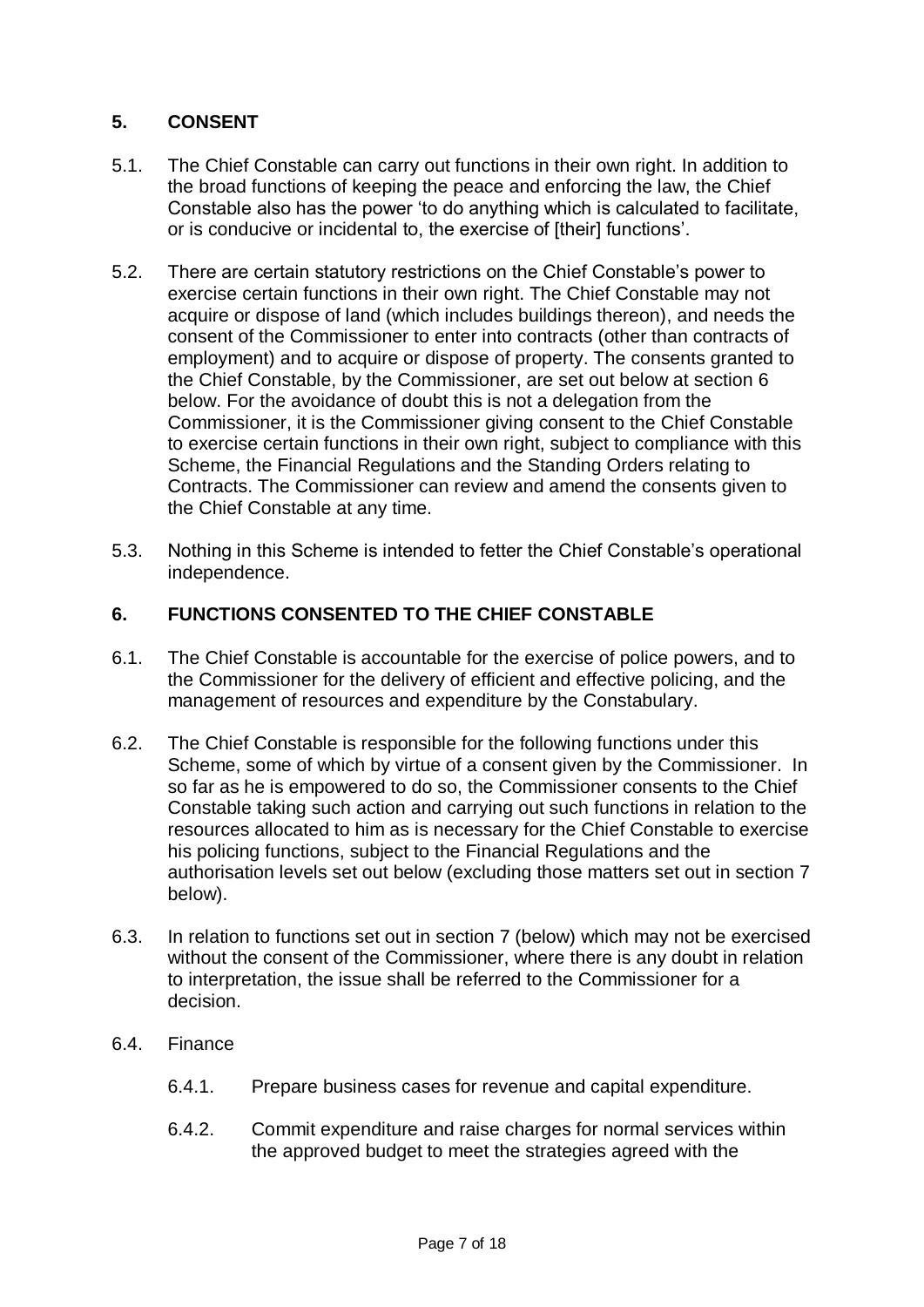Commissioner and the objectives reflected in the Police and Crime Plan.

- 6.4.3. Approve, transfer or vire budgets between budget headings, on a permanent or temporary basis for all individual amounts below £70,000, providing there are no future year commitments and the Commissioner is notified through the budget monitoring process.
- 6.4.4. Approval of all agreements for the provision of special services to other organisations is consented to the CC in consultation with the PCC. This does not apply to the provision of mutual aid by the Chief Constable nor advice or assistance to international organisations under the Police Act 1996, which are operational matters and exempt but are subject to consultation with the Commissioner.
- 6.4.5. Approve provision of police advice and assistance to international agencies where budget exists.
- 6.4.6. Manage covert accounts in accordance with Financial Regulations.
- 6.4.7. The write off of pension and salary overpayments where any individual debt is below £11000.
- 6.4.8. The write off of individual non-pay debts up to a value of £11,000.

#### 6.5. Procurement

- 6.5.1. Undertake the day to day management of the procurement function in accordance with Financial Regulations, Standing Orders relating to Contracts and the Procurement Strategy agreed by the Commissioner.
- 6.5.2. The procurement of and the entering into contracts in his own right for goods and /or services with an aggregate value over the lifetime of the contract below £70,000. In addition the PCC consents to the CC retaining responsibility for routine expenditure which are low risk, budgeted for and as part of normal business should be approved close to the point where they are managed
- 6.5.3. The approval of extensions to contracts which fall within the agreed terms of the contract.
- 6.6. Property
	- 6.6.1. Manage and maintain the Commissioner's estate in accordance with approved strategies and within the agreed budget.
	- 6.6.2. Maintain an asset register of all property and major assets owned or leased by the Commissioner.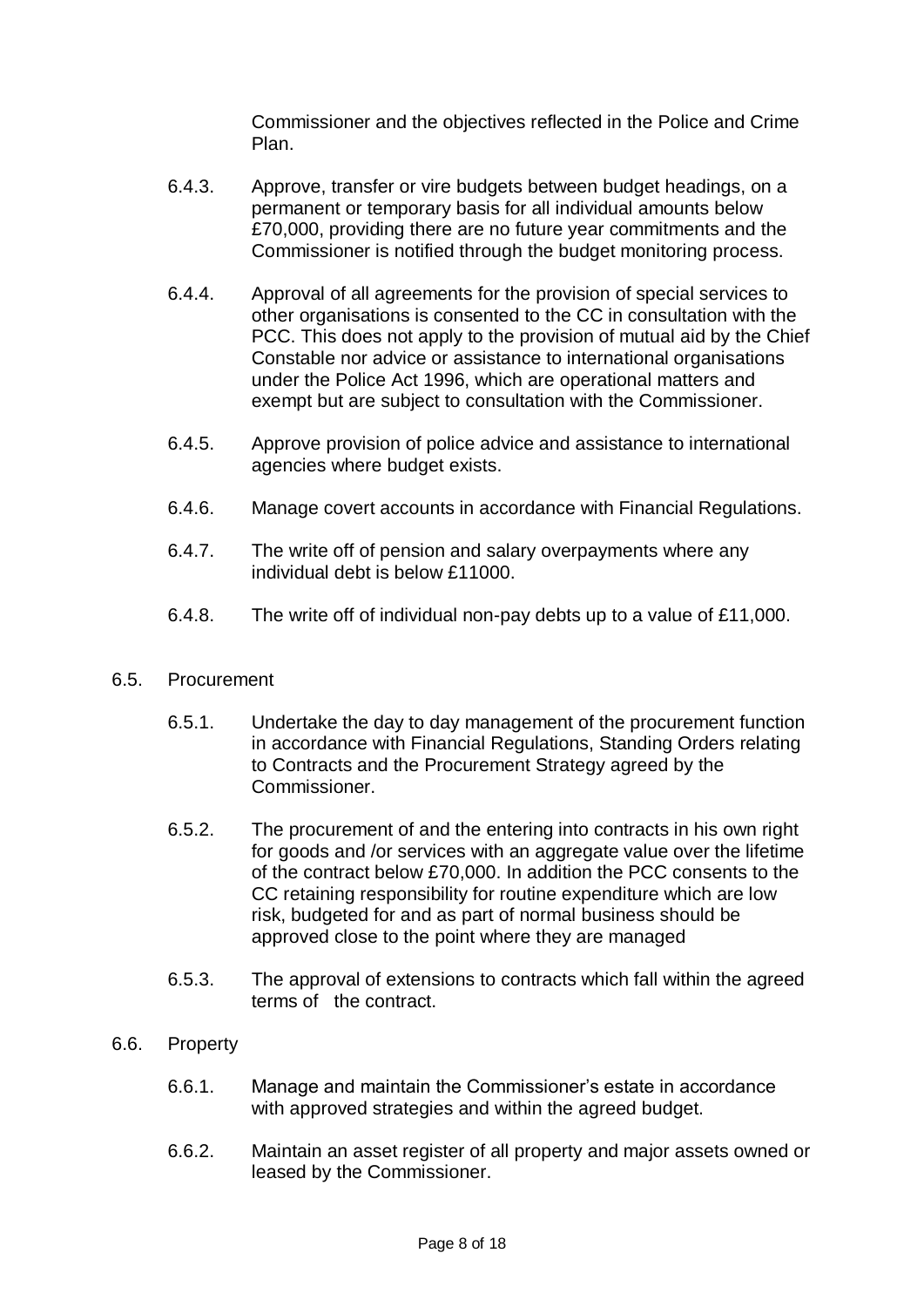- 6.7. Legal
	- 6.7.1. Approve the settlement of any claim for damages less than £30,000 or other compensation (plus costs incurred or predicted to date) unless the claim:
		- (i) involves a high profile party including ACPO rank police officers and/or senior police officers and police staff who are members or participants of the Constabulary's Strategic Management Board, or
		- (ii) there is a perceived public interest or reputational risk in the case, or
		- (iii) it is in the nature of a test case, or

In such circumstances, the matter will be referred to the Commissioner's Chief Executive for a decision.

- 6.7.2. Institute, defend or participate in legal actions to protect the interests of Lancashire Constabulary.
- 6.7.3. Provide advice, institute and defend legal proceedings on behalf of the Commissioner when requested by the Commissioner to do so, other than in cases where there is a conflict of interest.
- 6.8. Human Resources

Whilst the Chief Constable is responsible for the employment of their officers and staff, the Chief Constable must report any issues to the Commissioner that will affect the agreed budget (cost or saving) or have particular difficulties, sensitivities or potential public interest.

6.9. Other

To exercise the powers and duties of the Police (Property) Regulations 1997 by:

- 6.9.1. authorising, where appropriate, requests to donate unclaimed lost property to charity; and
- 6.9.2. approving the keeping of unclaimed lost property if it can be put to good use for police purposes.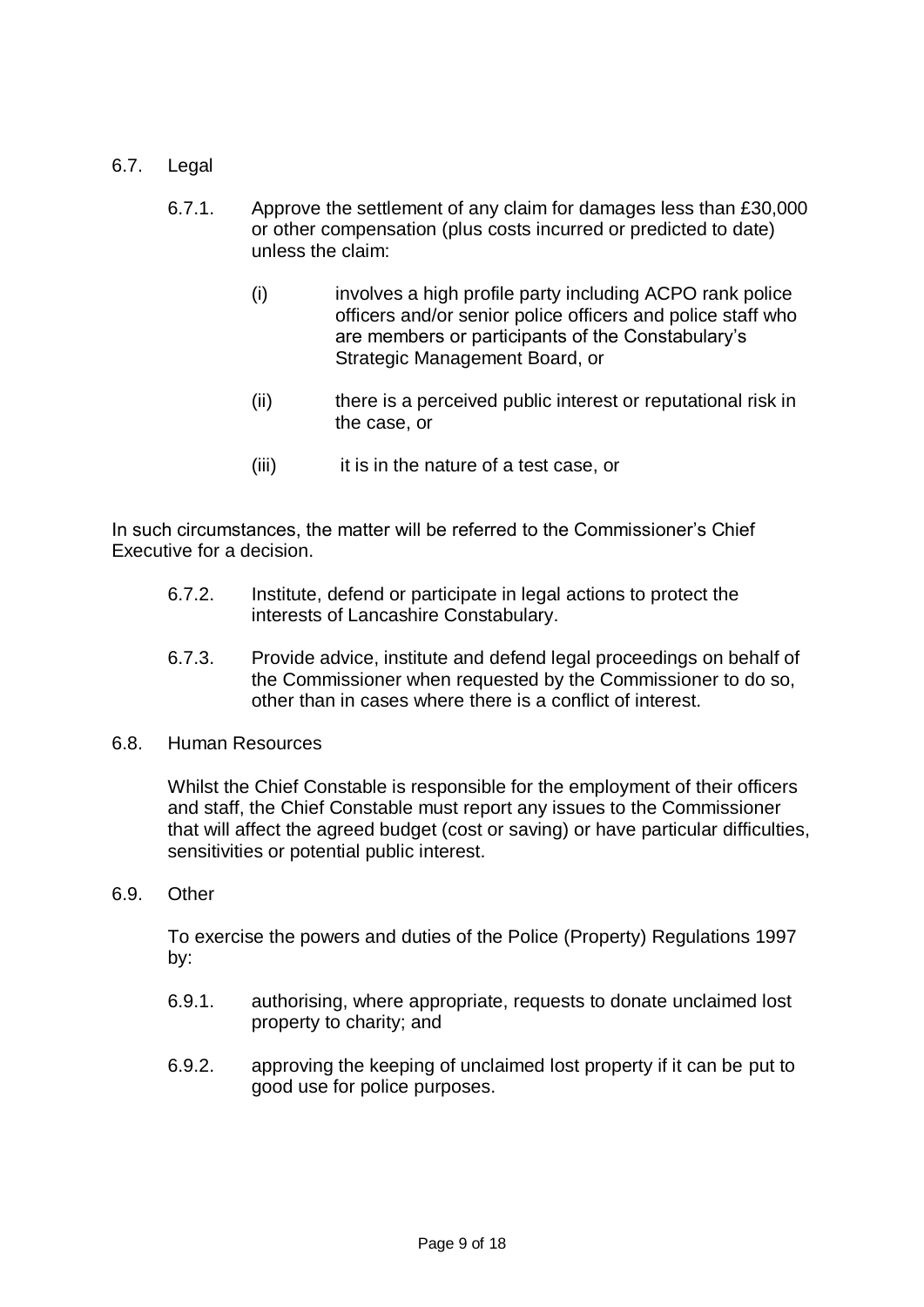### **7. MATTERS WHICH ARE NOT CONSENTED TO THE CHIEF CONSTABLE AND REMAIN FOR DECISION BY THE COMMISSIONER**

In addition to those responsibilities which the Commissioner is prevented from consenting to under the Act, there are a number of matters in which the Commissioner does not give consent. These matters, which will require the Commissioner's specific approval, are set out below:

#### 7.1 **Finance**

- 7.1.1. Estimates of expenditure and income for the appropriate periods and times shall be prepared by the Commissioner's Chief Finance Officer in consultation with the Chief Constable's Chief Finance Officer for submission to the Commissioner.
- 7.1.2. In accordance with his statutory functions, the Commissioner is responsible for determining and setting the annual budget, capital programme, precept and council tax. In addition to this, the Commissioner will set cash limits for both the Office of the Police and Crime Commissioner and the Chief Constable.
- 7.1.3. The Commissioner's Chief Finance Officer and the Chief Constable's Chief Finance Officer shall be responsible for ensuring that the amount provided in any estimates approved by the Commissioner shall not in whole or in part be used for any purpose other than that for which it is authorised. Transfers of expenditure between estimate heads may be made where the amount of any individual transfer does not exceed £70,000. Any virements made under this authority need to be properly recorded with notification within a reasonable time to the Commissioner's Chief Finance Officer.
- 7.1.4. The level at which financial reporting to the Commissioner shall be provided and the frequency of such reporting shall be determined by the Commissioner.
- 7.1.5. The establishment levels for police officers, police staff, PCSOs and Special Constables at the start of each year. Within the year, variations will be permitted but any variations will need to be reported to the Commissioner as part of the agreed revenue budget monitoring process.
- 7.1.6. Notwithstanding the functions consented to the Chief Constable at section 6 of this Scheme, the financial implications of staffing changes (which include appointments or cessation of employment) not previously approved in setting the annual budget or specifically agreed by the Commissioner, relating to individuals or groups which will (or are likely to) result in a budget cost or saving.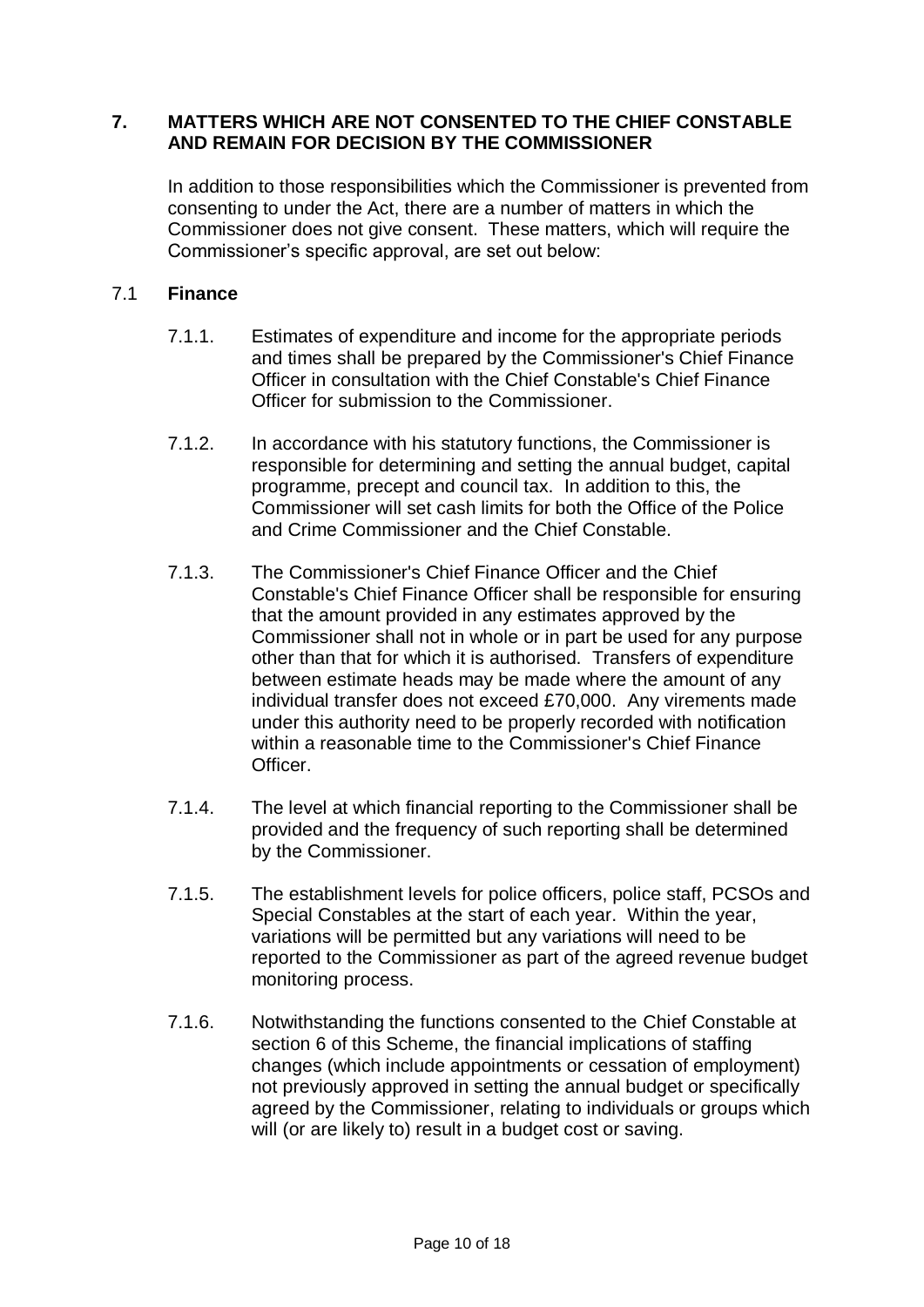- 7.1.7. The use of additional revenue or capital income or underspends are subject to the approval of the Commissioner.
- 7.1.8. The Commissioner shall be responsible for developing and maintaining a reserves policy and the use of reserves shall be subject to the approval of the Commissioner.
- 7.1.9. The write-off of pension and salary overpayments where any individual debt is over £11000 and the write-off of non-pay debts over £11,000.
- 7.1.10. Any proposal involving sponsorship, gifts and loans to the Constabulary by a third party will be governed by the relevant policy and acceptance of such must be in accordance with the terms of the policy. Any offers which are outside of the policy will be subject to the approval of the Commissioner.
- 7.1.11. The opening and closing of any bank accounts, except covert accounts. Any covert accounts must be maintained in accordance with agreed financial regulations.
- 7.1.12. The Commissioner is responsible for approving the contractual arrangements for any work by the Constabulary for or with third parties or external bodies. All joint relationships or working arrangements involving the Commissioner or the Constabulary should be in the name of the Commissioner, formally agreed and documented by the Commissioner. All such agreements should be scrutinised by the Monitoring Officer and Constabulary Solicitor before submission by the Chief Constable (in liaison with the Chief Executive) to the Commissioner for approval. This does not apply to those consents detailed in paragraph 6.4.4
- 7.1.13. All loans and investments are subject to the approval of the Commissioner

#### 7.2 **Capital Expenditure**

- 7.2.1 Programmes of capital expenditure estimates shall be prepared by the Commissioner's Chief Finance Officer in consultation with the Chief Constable's Chief Finance Officer for submission to the Commissioner.
- 7.2.2 Capital expenditure estimates should be set in accordance with limits as required by CIPFA's Prudential Code for Capital Finance, introduced from 1 April 2004. The Commissioner's Chief Finance Officer shall submit the necessary Prudential Indicators for approval by Commissioner as part of the capital programme process.
- 7.2.3 The approval of additional capital expenditure that exceeds 10% of the scheme or £70,000 whichever is the lower.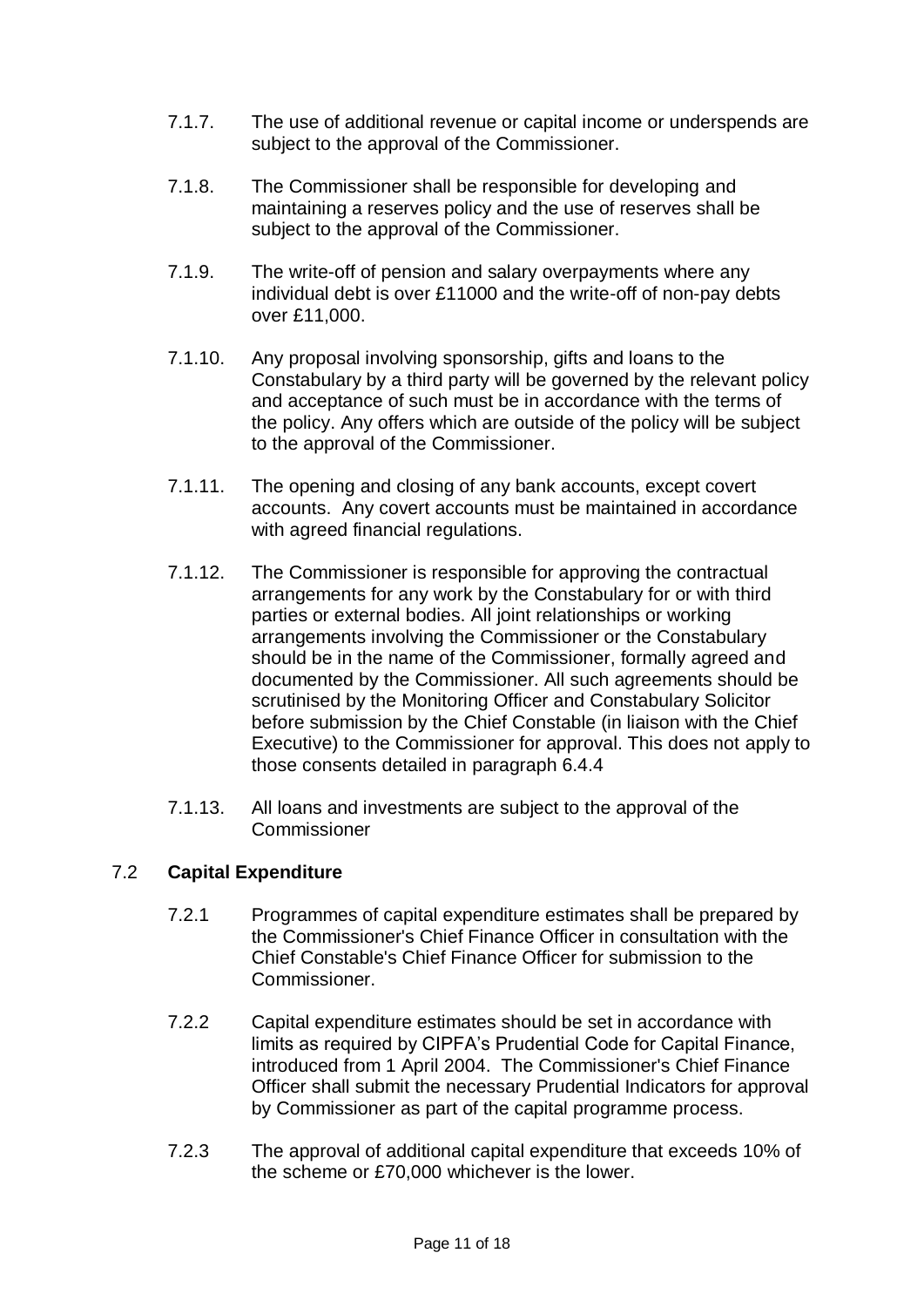- 7.2.4 Any additions to the capital programme, subject to the limits set out above in paragraph 7.2.2, may be made provided that a source of finance, other than borrowing, has been identified and that the revenue consequences can be contained within existing budgetary provision. Such additions shall be reported to the Commissioner's Chief Finance Officer and the Commissioner as part of the agreed budget monitoring process.
- 7.2.5 If estimated expenditure does exceed the approved Capital Programme figure by more than the above limits, in paragraph 7.2.3, then approval to the excess must be sought from the Commissioner before any commitment is entered into.
- 7.2.6 The estimated expenditure referred to in paragraph 7.2.1 shall be the amount of the accepted tender (adjusted if necessary for any non-contract items), or, if there is no tender, the latest estimate of cost. This figure shall constitute the approved amount for monitoring purposes.

# 7.3 **Strategies and Policies**

The approval of those organisational strategies and policies which underpin the delivery of the Police and Crime Plan and the Medium Term Financial Strategy, and any changes to those strategies and policies. Such strategies and policies will include:

- 7.3.1 People Strategy (to include early retirement, redundancy, ill health and Health and Safety)
- 7.3.2 Estates Strategy
- 7.3.3 Procurement Strategy
- 7.3.4 IT Strategy
- 7.3.5 Fleet Strategy
- 7.3.6 Asset Management Strategy
- 7.3.7 Value For Money Strategy
- 7.3.8 Fees and Charges Handbook
- 7.3.9 Treasury Management Strategy

The Commissioner shall agree, if requested, a list of those policies/strategies which will not require his specific approval.

#### 7.4 **Contracts**

- 7.4.1 The entering into contracts for goods and /or services with an agaregate value over the lifetime of the contract above £70,000. Other than to accept the most economically advantageous tenders:
	- (i) For the supply of goods or materials or the execution of any work where the contract value does not exceed £680,000 or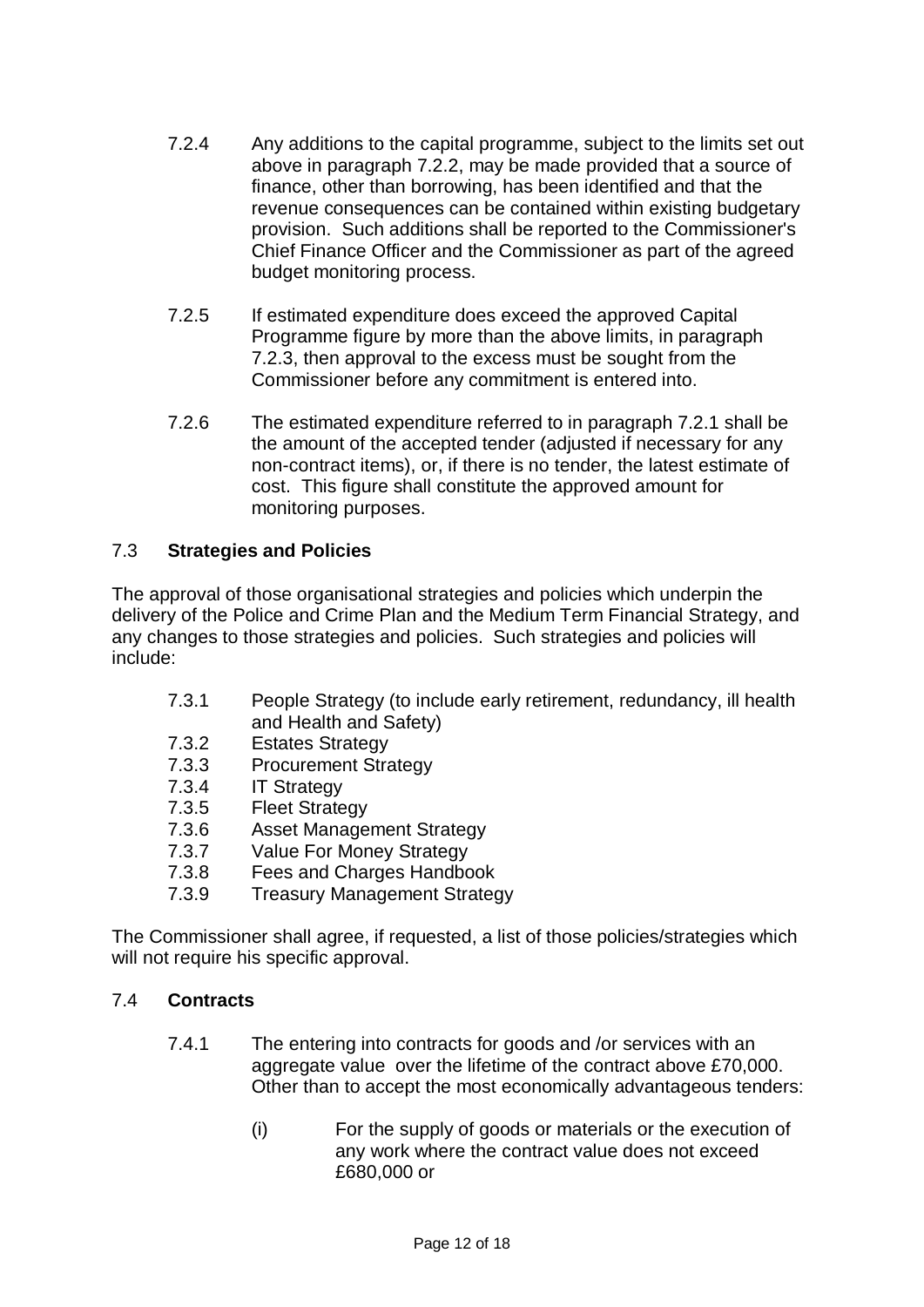(ii) For the supply of services where the contract value does not exceed £250,000

Provided that:

- (a) The tender has been received and opened in accordance with Procurement Rules.
- (b) The Tender is within the approved revenue or capital estimates
- (c) and the Commissioner has agreed to go out to tender.
- 7.4.2 The approval of extensions to contracts which fall outside the agreed terms of the contract.

#### 7.5 **Land and Property**

The acquisition or disposal of land (which includes any buildings) or property or acquisition or grant or termination of any interest or right in, of land or property owned by the Commissioner including the lease or rental of such land or property (except for covert operational reasons or short term rentals below one month e.g. room hire for training purposes).

#### 7.6 **Other**

- 7.6.1 The giving of indemnities or guarantees to third parties, save and except those that are necessary to discharge policing functions effectively.
- 7.6.2 The entering into of collaboration agreements under the Police Act 1996 (as amended) and any other significant joint ventures, unless agreed by the Commissioner.

# **8. FUNCTIONS DELEGATED TO CHIEF EXECUTIVE.**

- 8.1 To prepare the Police and Crime Plan for submission to and determination by, the Commissioner.
- 8.2 To prepare an annual report for submission to and determination by, the Commissioner.
- 8.3 To provide information to the Police and Crime Panel, as reasonably required to enable the Panel to carry out its functions.
- 8.4 To take such day to day action as is required for the efficient and effective administration of the Commissioner's Office and, except as provided in this Scheme, the discharge of the Commissioner's functions and to give effect to the decisions and direction of the Commissioner.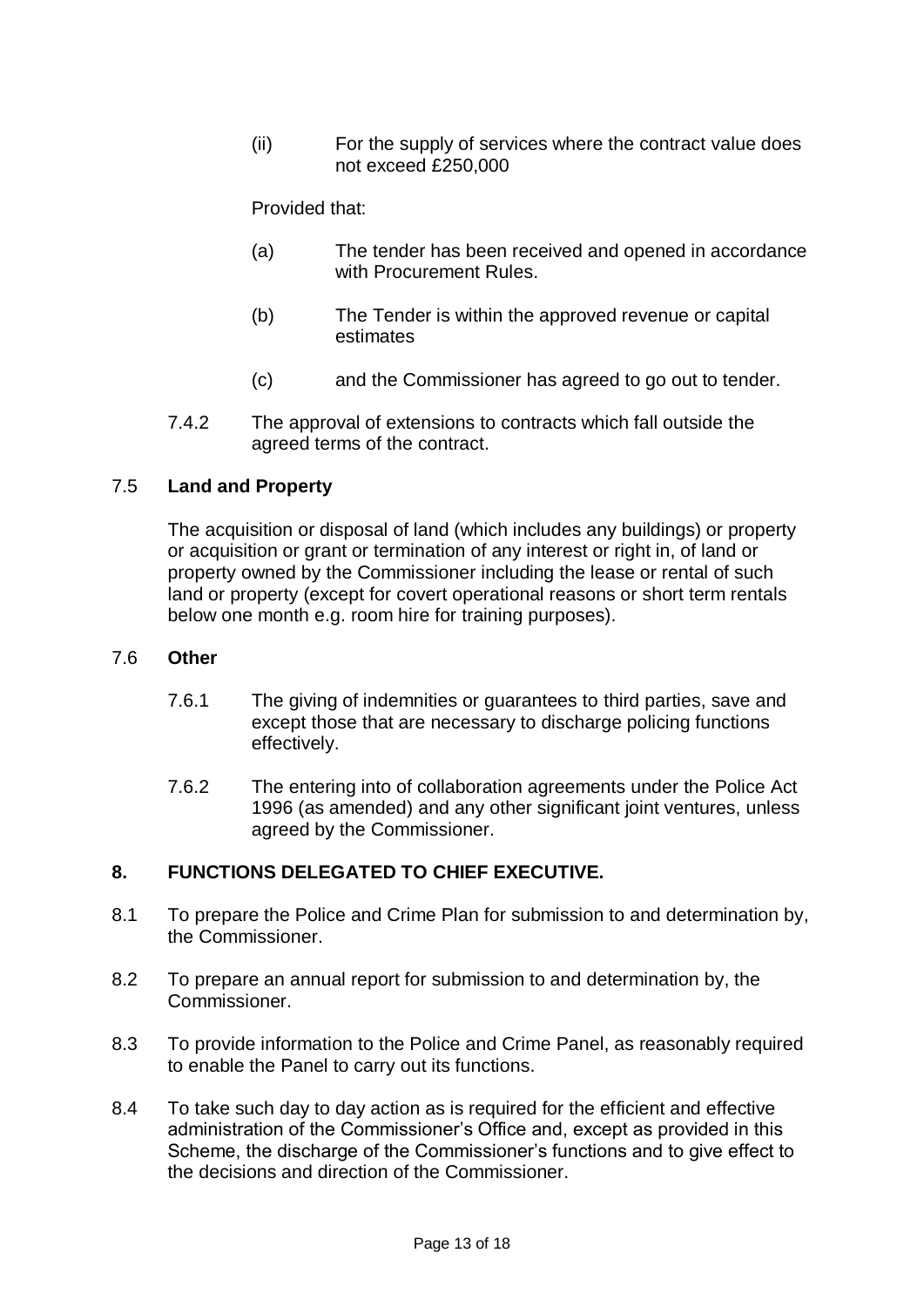- 8.5 Take any action, including incurring expenditure, in connection with an emergency or disaster in the Constabulary area, subject to consultation with the Commissioner's CFO.
- 8.6 Exercise powers delegated to any officer when that officer is unable or unwilling to act.
- 8.7 Represent the Commissioner on the managing boards of major partnerships and, in so doing, to exercise such operational powers as they may be required on behalf of the Commissioner.
- 8.8 Issue corporate media statements, publicity and electronic or hard copy publications.
- 8.9 Exercise powers and duties relating to the Commissioner's property, including buildings and assets.
- 8.10 To consider whether, in consultation with the Commissioner's Chief Finance Officer, to provide indemnity to the Commissioner and to deal with or make provision to deal with other matters arising from any proceedings relating to them.
- 8.11 To consider whether, in consultation with the Commissioner's Chief Finance Officer, to provide indemnity and/or insurance to a staff member of the Commissioner.
- 8.12 Approve land and property transactions in accordance with any relevant policies approved by the Commissioner.Legal
- 8.13 To act as "Proper Officer" to deal with various administrative matters involving the Commissioner, including without limitation any issues arising in respect of the Data Protection Act 1998 and the Freedom of Information Act 2000.
- 8.14 To execute all contracts, agreements and other legal instruments either in writing or by affixing the Common Seal of the Commissioner, on behalf of the Commissioner, in accordance with any decisions and directions of the Commissioner.
- 8.15 Commission and approve the Commissioner's Equality Impact Assessments.
- 8.16 Approve the financial settlement of claims or requests for compensation where:
	- (i) the amount to be paid is more than £30,000; or
	- (ii) they involve a high profile claimant including ACPO rank police officers and/or senior police officers and police staff that are members or participants on the Constabulary's Strategic Management Board; or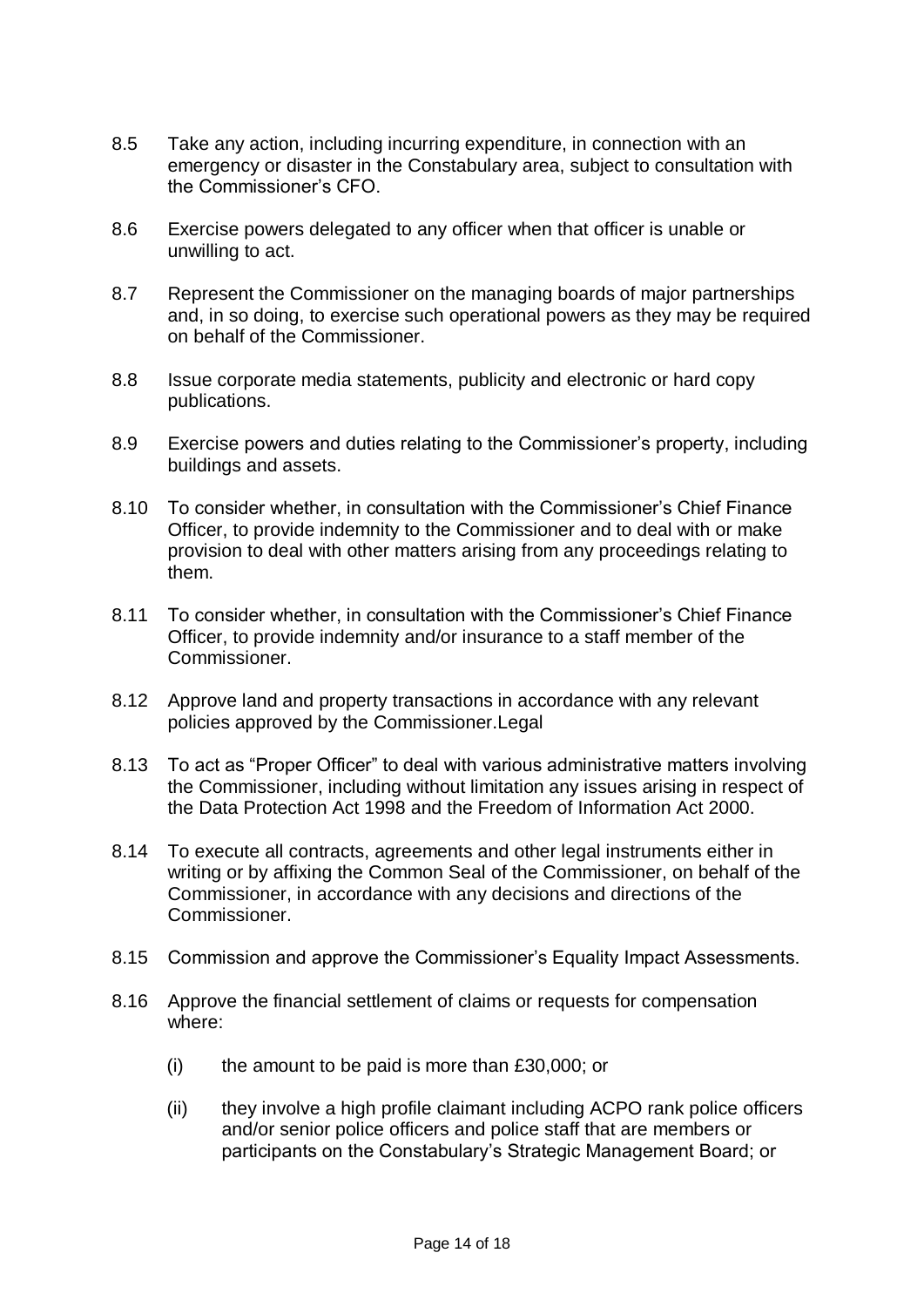- (iii) there is a real or perceived public interest in the case; or
- (iv) it is in the nature of a test case.
- 8.17 Approve all requests for financial assistance in relation to legal proceedings or inquests.
- 8.18 Approve the financial implications of settlement agreements prior to finalisation to ensure they accord with best value principles and will not damage the reputation of the Commissioner. Where the Commissioner has approved a settlement agreement policy, the requirement to seek approval shall only apply to proposed agreements which do not comply with it.
- 8.19 To obtain legal and other expert advice. To institute, defend or participate in any legal proceedings on behalf of the Commissioner in any case where such action is necessary to give effect to the decisions of the Commissioner or in any case where the Constabulary's Head of Legal, considers that such action is necessary to protect the Commissioner's interests.
- 8.20 Take action to protect the Commissioner's legal rights and take any necessary steps to settle disputes arising.Financial
- 8.21 The financial management responsibilities of the Chief Executive are set out in the Financial Regulations. Human Resources
- 8.22 To appoint and dismiss and to agree the terms of any other termination of employment, in consultation with the Commissioner's Chief Finance Officer and Commissioner, for staff who are employed by the Commissioner, except the role of Chief Executive which remains the responsibility of the Commissioner.
- 8.23 To make recommendations to the Commissioner with regard to terms and conditions of service for staff who are employed by the Commissioner, except for the role of Chief Executive which remains the responsibility of the Commissioner.
- 8.24 To make all discretionary decisions under the Local Government Superannuation Scheme in respect of those staff who are employed by the Commissioner, except for the role of Chief Executive which remains the responsibility of the Commissioner.
- 8.25 To undertake the management of staffing resources for all staff employed by the Commissioner in line with agreed policies and procedures.
- 8.26 To exercise any of the Commissioner's functions which fall to be discharged in relation to pensions and conduct matters for officers and staff of the Constabulary and the Commissioner's Office (except relating to her as Chief Executive) including in accordance with the Police Regulations 2003, the Police (Conduct) Regulations 2004, 2008 and 2012; and the Police Pensions Regulations 1987 (and any statutory modification and re-enactment thereof).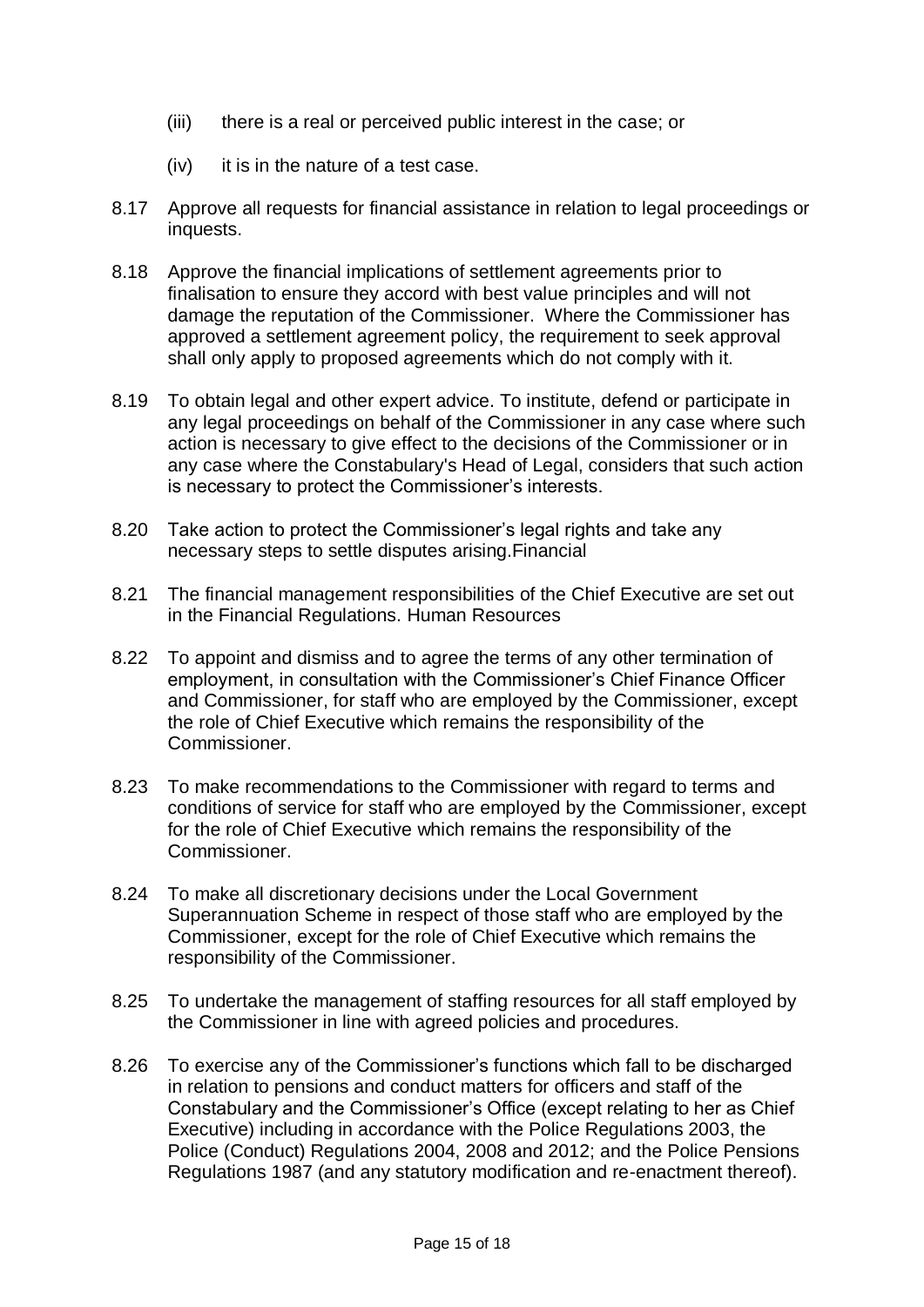- 8.27 To make arrangement for appeals against decisions of the Senior Administrator of the Local Government Pension Scheme, in line with the Occupational Pension Schemes (Internal Dispute Resolution Procedures) Regulations 1996.
- 8.28 To make arrangements for dealing with complaints against the Chief Constable including:
	- to determine whether a complaint should be referred to the IPCC in accordance with the definition of mandatory and voluntary referrals set out in the appropriate guidance;
	- to determine whether or not to record a complaint as conduct or a direction and control matter – if it is decided not to record a complaint the support of the Commissioner must be obtained;
	- to appoint an investigating officer to investigate a recordable complaint in accordance with the appropriate regulations;
	- to determine whether a recorded complaint is suitable for local resolution and if so to appoint a person to locally resolve the complaint;
	- to determine, in accordance with the appropriate regulations, whether IPCC agreement should be sought for a dispensation of the complaint;
	- where an investigation has been undertaken, to ensure a suitable report is presented to the Commissioner to enable a decision to be made on the action to be taken.
- 8.29 In relation to a grievance against the Chief Constable, to take the appropriate action to investigate the grievance, applying as appropriate the grievance procedure, and reporting the outcome to the Commissioner to enable appropriate action to be taken to resolve the grievance.
- 8.30 To discharge functions and responsibilities in respect of Police Appeal Tribunals, on behalf of the Commissioner including the appointment of members of the Tribunals.
- 8.31 To appoint or reappoint Independent Custody Visitors or other volunteers managed by the Office of the Police and Crime Commissioner and terminate appointments if necessary.
- 8.32 To approve the attendance of Custody Visitors at national or regional conferences on Custody Visiting.Other
- 8.33 To respond to consultations on proposals affecting the Commissioner, if necessary, after first taking the views of the Commissioner, the Deputy Commissioner, the Commissioner's Chief Finance Officer and/or the Chief Constable, as appropriate.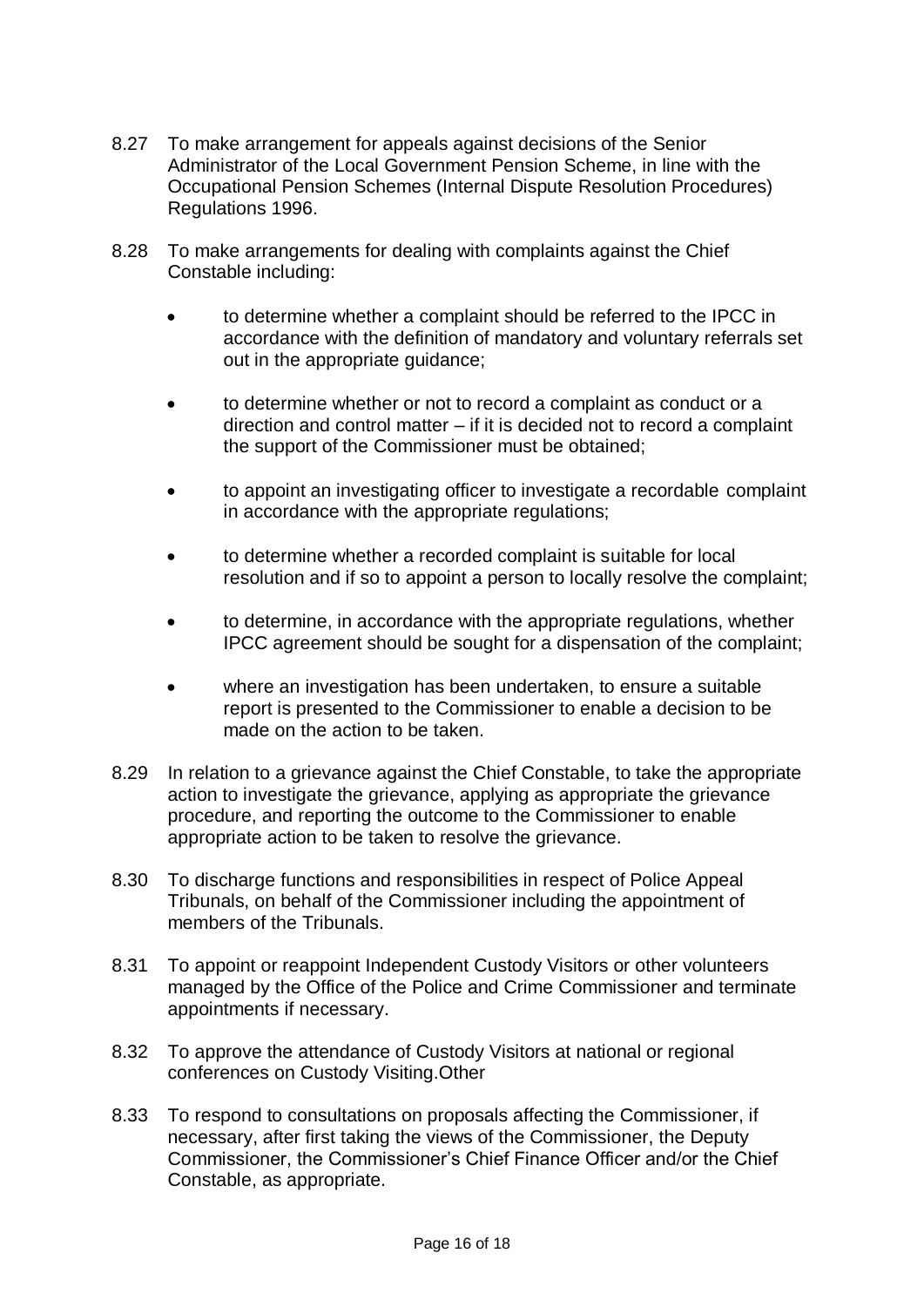- 8.34 To arrange for the provision of professional services (including obtaining independent legal advice in cases of potential conflict of interest following discussions with the Constabulary's Head of Legal) as required by the Commissioner.
- 8.35 To make sure appropriate arrangements are made to gather the views of the community and victims of crime on the policing of Lancashire and the prevention of crime.
- 8.36 To determine claims submitted under the Riot (Damages) Act 1886, in consultation with the Commissioner's Chief Finance Officer and the Chief Constable as appropriate. To ensure the Commissioner is briefed on the number and value of claims and the Chief Finance Officer provides appropriate reports to the Commissioner on the outcome of all claims and the implications on the Commissioner's budget.
- 8.37 In relation to the Commissioner's land and property, to serve notices to quit and notices to terminate its use or occupation, and to institute court proceedings to recover arrears of rent and other payments or to recover possession from occupiers and users.
- 8.38 To carry out work to assist the Commissioner in the discharge of the Commissioner's duty for health and safety matters.
- 8.39 To keep the Common Seal of the Commissioner. The seal shall be attested by the Chief Executive or any other person authorised in writing by her. An entry of every sealing should be made and consecutively numbered in a book, and kept by the person who attested the seal. The Common Seal will be affixed to those documents which in the opinion of the Chief Executive should be sealed.
- 8.40 In accordance with this Scheme to authorise in writing a named officer or officers to exercise any or all of the powers exercised by the Chief Executive except for this power.

#### **9. FUNCTIONS DELEGATED TO THE CHIEF FINANCE OFFICER OF THE COMMISSIONER**

- 9.1 To seek assurances that there are appropriate arrangements in place within Lancashire Constabulary for its financial management.
- 9.2 To be responsible for all banking arrangements, together with creating, closing or authorising all bank accounts of the Commissioner or Constabulary (except covert accounts).
- 9.3 To approve the arrangements for securing and preparing the Group accounts and the Commissioner's accounts and seek assurances that there are appropriate arrangements in place for the preparation of the Constabulary's accounts.